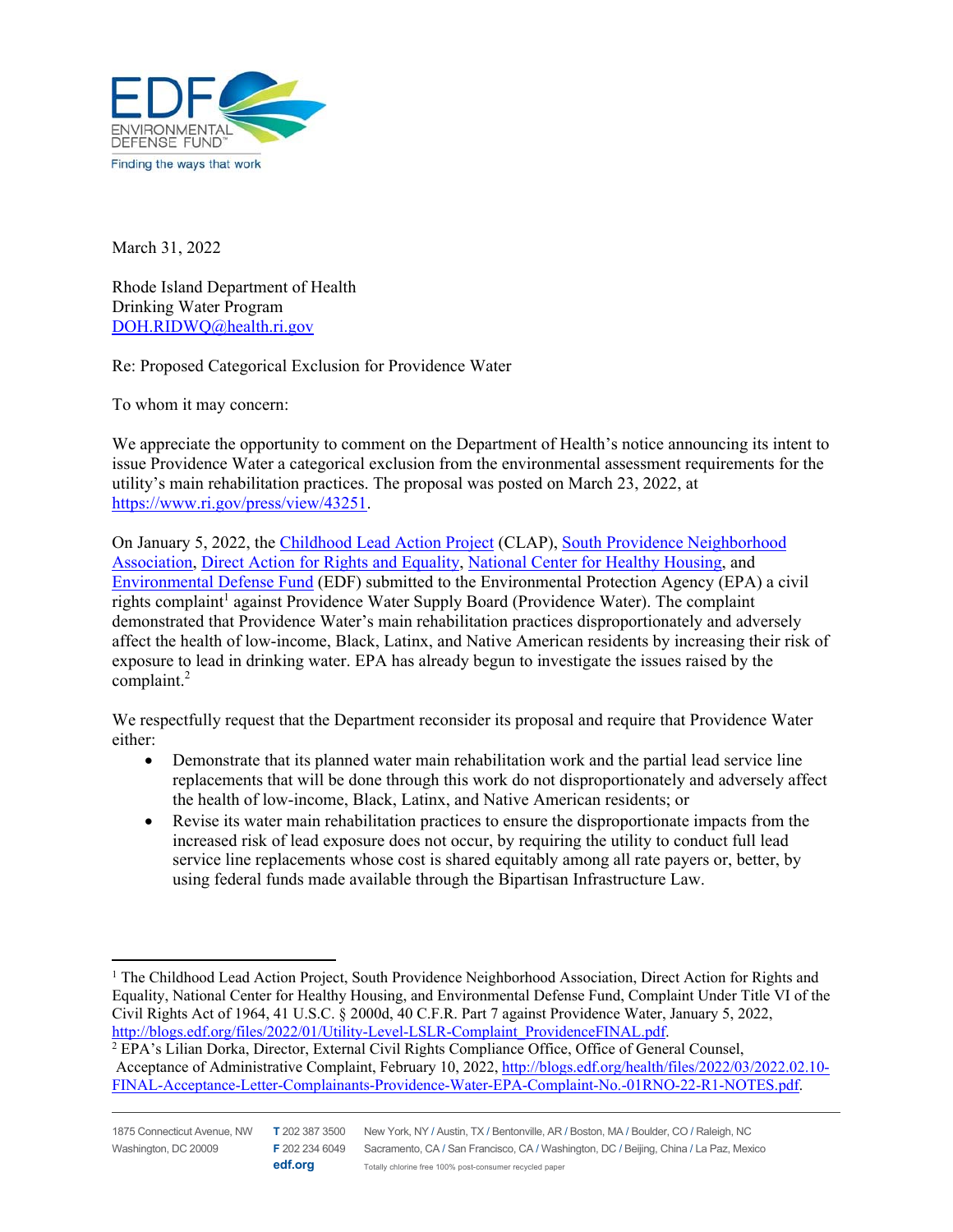If the Department does not take this action, we request a public hearing. The Environmental Defense Fund also has almost 15,000 members who reside in Rhode Island so this request should be sufficient to meet the threshold.

## **The "extraordinary circumstances" provisions of EPA's rules apply to Rhode Island's DWSRF projects.**

Pursuant to Chapter 46.12-8 of the General Laws of Rhode Island and the Department's regulations at 216-RICR-50-05-6, the Rhode Island Infrastructure Bank (Bank) needs a Certificate of Approval from the Department. To issue a Certificate of Approval, the Department must follow the State Environmental Review Process (SERP) described in Section 6.11 of those regulations. The SERP addresses compliance with the National Environmental Policy Act (NEPA) and the federal Safe Drinking Water Act (SDWA).

According to EPA's current **Program Operations Manual**<sup>3</sup> for DWSRF programs, SERPs like Rhode Island's must be a "NEPA-like procedure" that evaluates possible negative environmental outcomes. The procedure must be at least as protective as those required by NEPA or SDWA. See 3.11.2 of the Manual.

Rhode Island's SERP at Section 6.11(C) allows applicants to be exempted from the substantive environmental review requirement. Like the federal regulations, the Department's regulations refer to these exemptions as "categorical exclusions." Section  $6.11(C)(2)$  lists "Repairing or replacing water mains" as a categorical exclusion.

Section 6.11(C)(3) provides "general categories of actions not eligible for exclusions." It explains that the "full environmental review procedures of this section shall be followed if the undertaking of a project consistent with allowable categories in Section 6.11(C)(2) of this Part involves a serious local or environmental issue" or meets one of three criteria.

While Section  $6.11(C)(2)$  does not use the federal term of "extraordinary circumstances," the "serious local or environmental issue" term serves the same purpose. In essence an "extraordinary circumstance" under the federal regulation is a "serious local or environmental issue" that voids the categorical exclusion. If that were not the case, Rhode Island's SERP process would be less stringent than the NEPA and SDWA requirements.

Therefore, we maintain that the extraordinary circumstances listed at 40 C.F.R. § 6.204(b) applies to the Department's evaluation of Providence Water's proposed main rehabilitation work and the partial lead service line replacements that result from it.

## **Providence Water's main rehabilitation work represents an "extraordinary circumstance" making it not eligible for a categorical exemption.**

As described in the Department's notice, Providence Water has applied for financial assistance from Rhode Island's Safe Drinking Water State Revolving Loan Fund (DWSRF) to support its main rehabilitation work. It appears that Providence Water proposes to continue the same flawed practices at issue in our civil rights complaint.

From EDF's perspective, these practices represent an "extraordinary circumstance" that results in disproportionate harm to low-income, Black, Latinx, and Native American residents – that under the NEPA and EPA's implementing regulations at 40 C.F.R. § 6.204(b) make Providence Water ineligible for a "categorical exclusion" from the need to conduct an environmental assessment.

<sup>&</sup>lt;sup>3</sup> EPA, Drinking Water State Revolving Fund, Program Operations Manual, 2006, http://nepis.epa.gov/Exe/ZyPDF.cgi?Dockey=P1007ZKN.txt.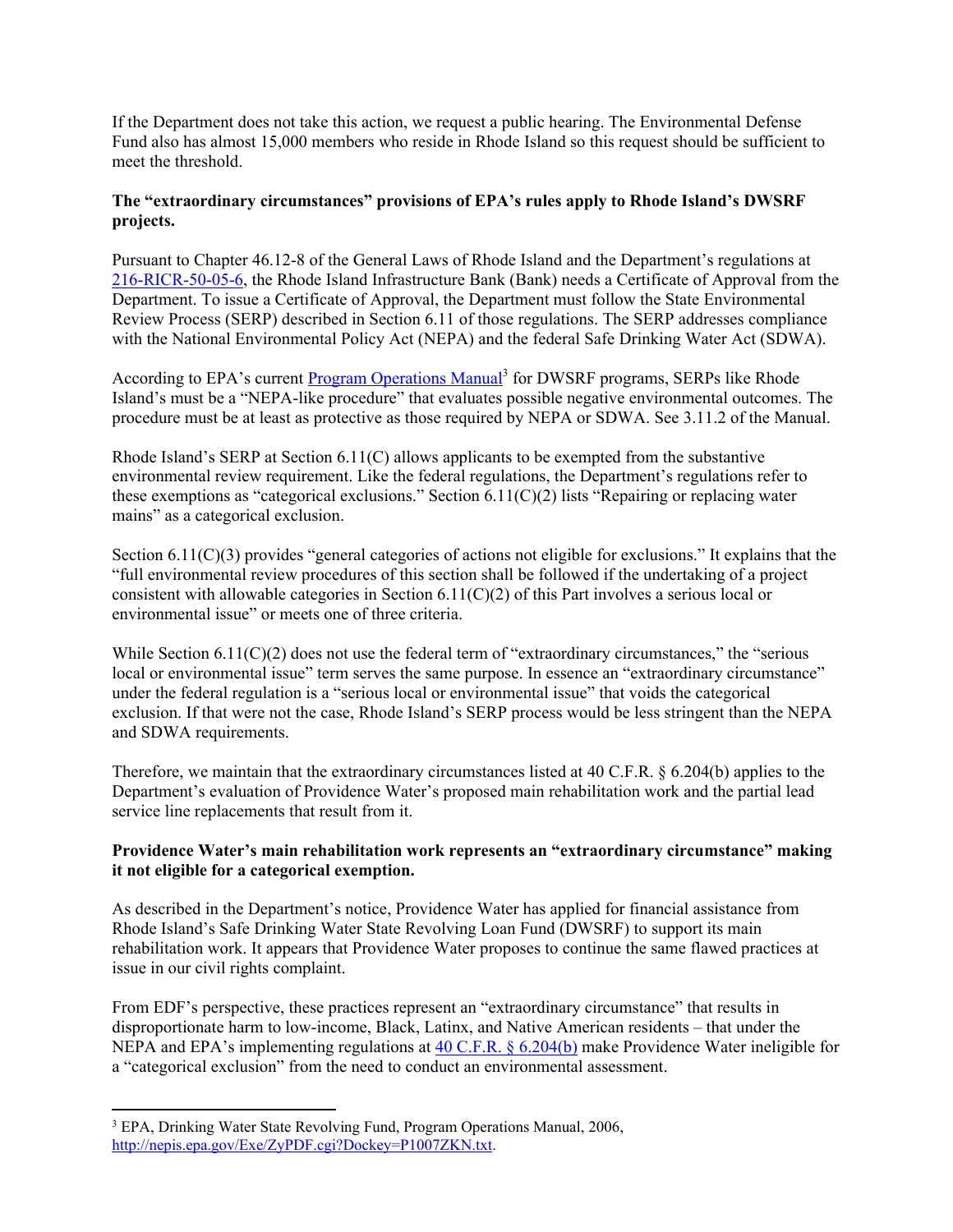EPA's 40 C.F.R. § 6.204(b) describes the extraordinary circumstances that the responsible official must review to determine eligibility for a categorical exclusion. Subparagraph  $(b)(2)$  states that:

The proposed action is known or expected to have disproportionately high and adverse human health or environmental effects on any community, including minority communities, low-income communities, or federally-recognized Indian tribal communities.

As explained in the civil rights complaint, EPA has consistently made clear that there is no safe level of exposure to lead.<sup>4</sup> It is harmful to all people, but especially children, whose nervous systems are still developing, and to pregnant people, because lead can cross the placental barrier and harm the fetus.

A primary source of contamination comes from lead service lines (LSL) that connect many water mains in the street to plumbing in individual homes. Providence Water's service area contains an estimated 27,500 LSLs.<sup>5</sup> Full replacement of LSLs is the only way to eliminate this source of lead exposure from drinking water.

Providence Water's process to replace LSLs generally happens as part of its water main rehabilitation projects during which the utility replaces only the portion of the LSL that runs from the water main to the curb stop (a public-side or partial LSL replacement).<sup>6</sup> These partial replacements disturb the remaining private-side LSL that runs from the curb stop to the house meter, which can increase the release of lead particulates into residents' drinking water resulting in higher lead levels in the short- and medium-term with no long-term reduction in lead.<sup>7</sup>

To replace the full LSL, Providence Water requires homeowners to pay for replacing the private-side LSL, at a cost of up to \$4,500 through a 10-year, 0% interest loan program. When residents lack the resources to pay or borrow money to pay for the private-side LSL replacement, Providence Water proceeds with a partial LSL replacement, putting those residents at a higher risk of lead exposure from drinking water.

A study by American University, EDF, and the water utility for Washington, D.C. illustrates the discriminatory effect of LSL replacement practices like the one utilized by Providence Water. The study showed that low-income residents are less likely than their wealthier counterparts to opt to replace the

6 Providence Water, *Water Main Rehabilitation Project Overview*,

https://www.provwater.com/sites/default/files/inline-files/WMR%20Handout%202021%20-%20Updated.pdf. EPA Science Advisory Board, *Evaluation of the Effectiveness of Partial Lead Service Line Replacements* (2011), https://www.epa.gov/sites/production/files/2015-09/documents/sab\_evaluation\_partial\_lead\_service\_lines\_epa-sab-

<sup>4</sup> National Primary Drinking Water Regulations: Lead and Copper Rule Revisions, 86 Fed. Reg. at 4259.; EPA, *Integrated Science Assessment for Lead*, at lxxxviii (2013).; A working paper for the National Center for Environmental Economics reported that lead is also a risk factor for cardiovascular disease and mortality in adults. Ana Navas-Acien, *Lead and Cardiovascular Mortality: Evidence Supports Lead as an Independent Cardiovascular Risk Factor*, National Center for Environmental Economics at 9 (May 2021), https://www.epa.gov/system/files/documents/2021-09/2021-03.pdf.

Providence Water, *Providence Water Supply Board's Lead Service Line Replacement Program for Disadvantaged Communities - Revised Application* at 5 (Jan. 19, 2021) https://drive.google.com/file/d/1SUWLuFclJNftt9VsSZE2- JjNff7zAOw-/view?usp=sharing.; The estimated 27, 500 LSLs is attained by adding the 350 public-side LSLs, 16,400 private-side LSLs, and 10,800 suspected full LSLs.

<sup>11-015.</sup>pdf.; Miguel A. Del Toral, Andrea Porter, & Michael R. Shock, *Detection and Evaluation of Elevated Lead Release from Service Lines: A Field Stud*y, ENVTL. SCI. & TECHNOLOGY 9300, 9304 (2013).; Rebecca Renner, *Reaction to the Solution: Lead Exposure Following Partial Service Line Replacement*, 118 ENVTL. HEALTH PERSP. A202, A206 (2010).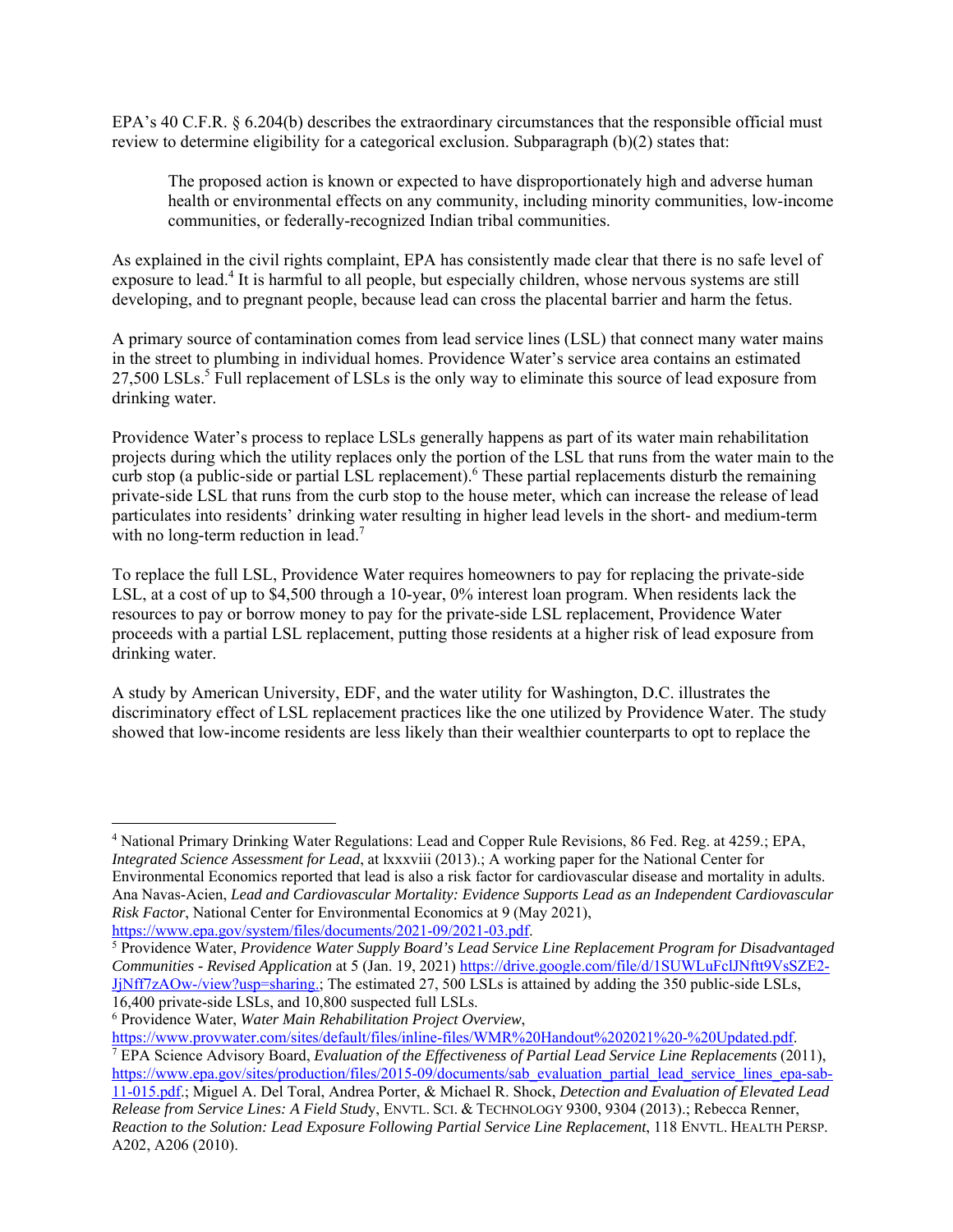private-side LSL, presumably because they don't have the financial means to pay for the replacement.<sup>8</sup> In cities such as Washington, D.C. with a long history of underinvestment and redlining in predominately Black neighborhoods, there is a close correlation between income and race, resulting in Black residents being less able to afford the private-side LSL replacement.

In Providence County, which includes all of Providence Water's service area, low-income residents are more likely to be Black, Latinx,<sup>9</sup> and Native American residents, as demonstrated in the complaint. In practice, people with an ability to pay for a full replacement—who are disproportionately white—are able to reduce the lead exposure risk resulting from Providence Water's main rehabilitation practices, while those with less ability to pay—who are disproportionately Black, Latinx, and Native American—gain no such benefit and face increased lead exposure risks in the short- and medium-term with no assurance of long-term reduction in risk.

For these reasons, the Department cannot issue a Certificate of Approval to Providence Water's application for DWSRF financial assistance unless it is confident that the work is not "known or expected to have disproportionately high and adverse human health or environmental effects on any community, including minority communities, low-income communities, or federally-recognized Indian tribal communities."

## **The approach Providence Water should adopt to avoid the application of the "extraordinary circumstances" exception.**

It is important that Providence Water rehabilitate drinking water mains across the service area. It is also important that they do so in a way that results in no adverse health impacts. Rather than conduct a substantive environmental review, we think the most straightforward approach is for the utility to fully fund the replacement of all LSLs attached to the main. Fully funding the LSL replacements will eliminate the cost barrier that low-income, Black, Latinx, and Native American customers currently face. As a result, Providence Water's water main rehabilitation work won't pose adverse health risks once those LSLs are fully replaced.

The utility would also need to fund replacement of LSLs associated with the work where the LSLs are only on private property because the utility had previously removed the portion on public property, most likely through during previous water main rehabilitation projects. The disturbance caused by the main rehabilitation work will significantly increase the risk of exposure to lead in drinking water for those customers even though the public-side LSL is not directly connected to the main in these situations.

This approach has the added benefits of enabling the Bank to use Rhode Island's share of the \$15 billion provided by Congress for full LSL replacement through the Bipartisan Infrastructure Law.<sup>10</sup> Note that in a March 8, 2022 memorandum,<sup>11</sup> EPA stated that "any project funded under this \$15 billion appropriation for the replacement of LSLs must replace the entire LSL, not just a portion, unless a portion has already been replaced."

<sup>8</sup> Karen J. Baehler, Marquise McGraw, Michele J. Aquino, Ryan Heslin, Lindsay McCormick, & Tom Neltner, *Full*  Lead Service Line Replacement: A Case Study of Equity in Environmental Remediation, Sustainability 14, 352 (2022), https://doi.org/10.3390/su14010352. 9

Latinx is the gender-neutral term for "Latino" and will be used in this complaint to be more inclusive.

<sup>&</sup>lt;sup>10</sup> Infrastructure Investment and Jobs Act of 2021, P.L. 117-58.

 $11$  Radhika Fox, EPA Assistant Administrator for Office of Water, Implementation of the Clean Water and Drinking Water State Revolving Fund Provisions of the Bipartisan Infrastructure Law, March 8, 2022, https://www.epa.gov/system/files/documents/2022-03/combined\_srf-implementation-memo\_final\_03.2022.pdf.